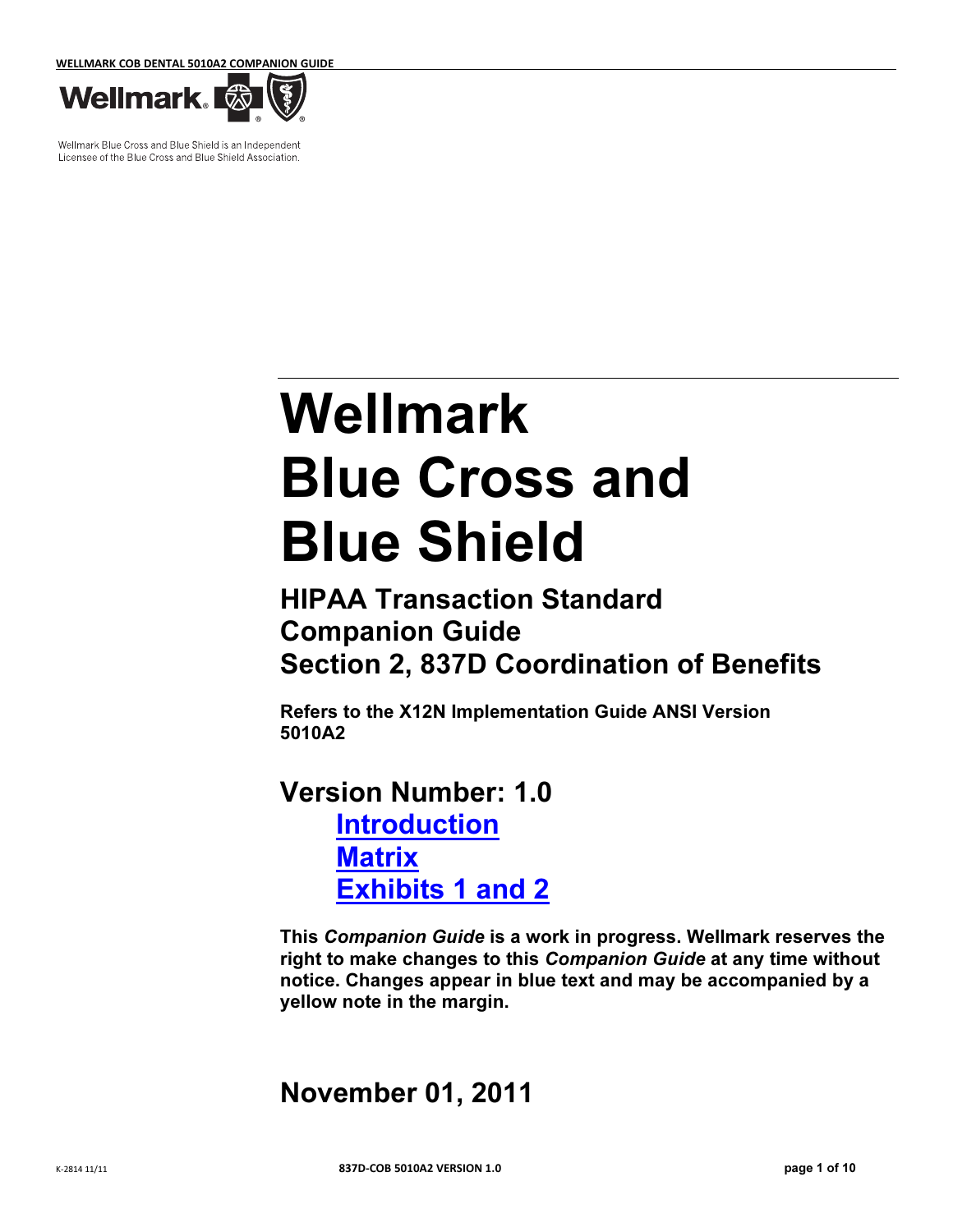## 1 Introduction

Wellmark places high priority on making it easy for you to do business with us. Electronic claims submission is one way we can do this. Electronic claims facilitate the transfer of information from your organization to ours in a standard data format. This Section 2-837D Coordination of Benefits (COB) of the Wellmark Companion Guide provides information about the American National Standards Institute (ANSI) 837 Dental Health Care Claims transaction, Version 5010A2. This transaction is the accepted standard of the Health Insurance Portability and Accountability Act of 1996 (HIPAA). Section 1 of the Wellmark Companion Guide provides further information about the process of sending electronic transactions to Wellmark.

The Wellmark Companion Guide is to be used alongside the HIPAA 837D Technical Report Type 3 (TR3), which provides comprehensive information needed to create an ANSI 837D transaction. The Wellmark Companion Guide does not change the specifications of the HIPAA TR3; rather, it is intended to clarify the areas where the technical report document provides options or choices to be made. The HIPAA-TR3 can be downloaded from the following Internet address: http://www.wpc-edi.com/hipaa/HIPAA\_40.asp.

The purpose of HIPAA-AS (administrative simplification) is to standardize transactions as much as possible. However, transactions may have some data elements that are treated differently by different payers. There may be some instances where the submitter is required to transmit data to us that we do not require to conduct business. In these instances, we may store the data sent to us, but we may not use the data for our business purposes.

#### Billing the Appropriate 837 Version

Coordination of Benefits claims may be submitted using the following formats:

- 837I (Institutional)
- 837P (Professional)
- 837D (Dental)

In general, facilities bill using the 837I, practitioners use the 837P, and dentists use the 837D.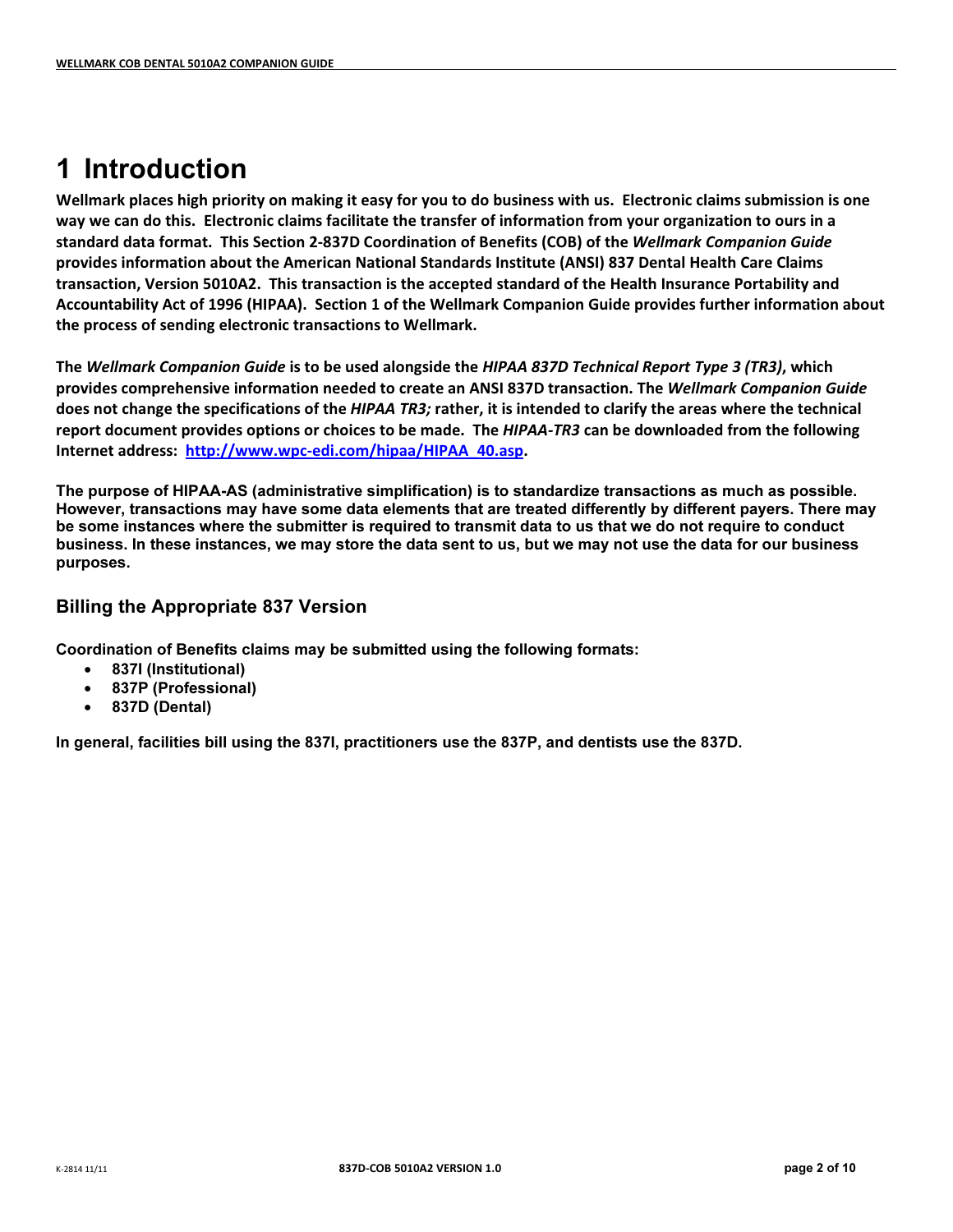#### Dental COB Claims 837D:

Dental COB claims may be submitted with your general population of claims using Receiver ID 88848 (ISA08 and GS03).

When Wellmark is the primary payer, do not include any other payer payment information (loop 2320 AMT\*D) on the claim. Submitting other payer payment information, even if it is a zero dollar amount, on a Wellmark primary claim will cause delays in claim processing.

If you have any questions, call the EC Solutions Assistance Center at 800-407-0267. You may also email the Assistance Center at ecsolutionsdsm@hp.com.

See the following matrix for Wellmark specific requirements regarding various 837D loops and segments for Dental COB claims.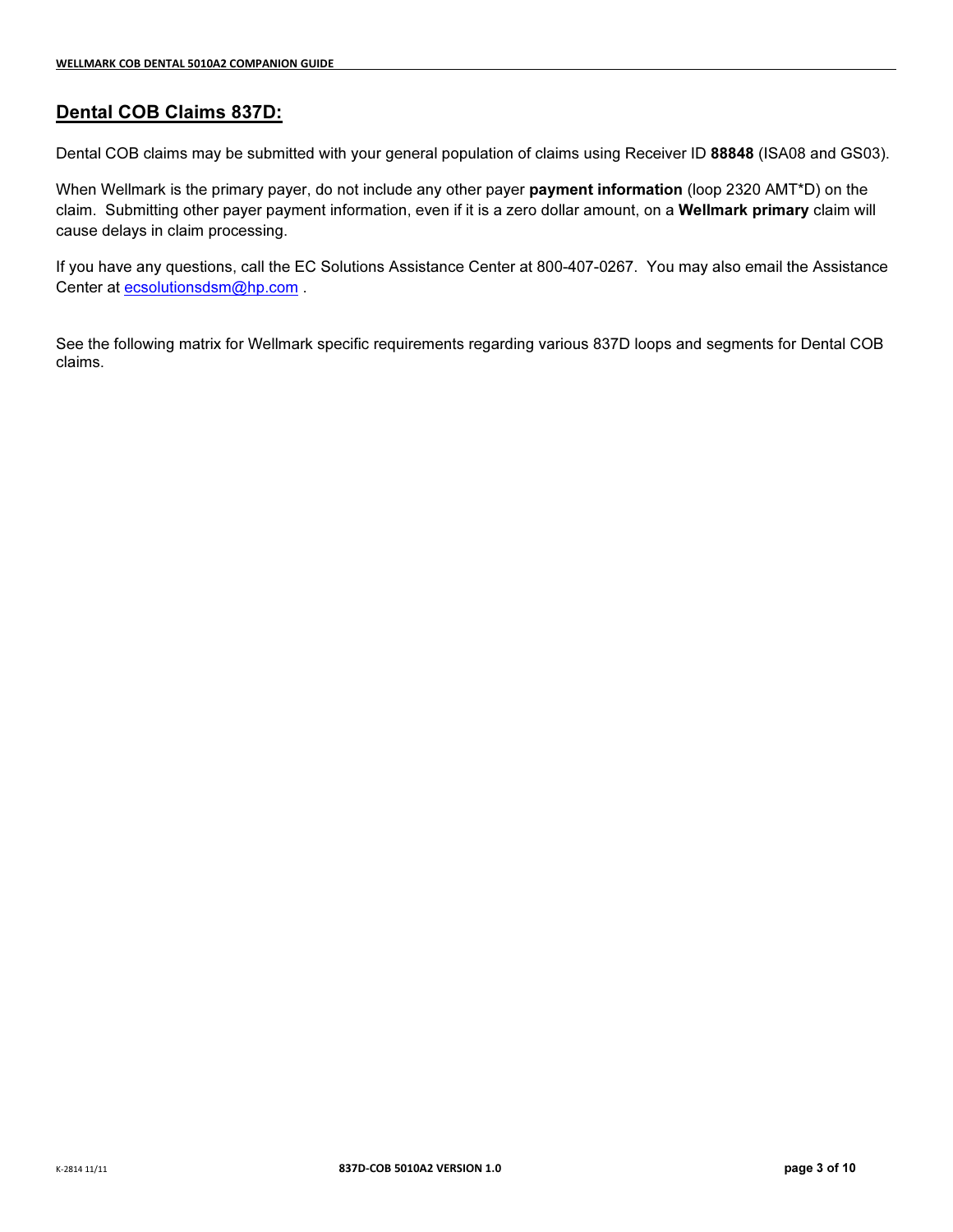## LEGEND for Wellmark Matrix for the 837D COB

#### SHADED rows represent "segments"; NON-SHADED rows represent "data elements."

"Loop – specific" comments are found in the first segment of the loop.

When the other payer provides payment information at the claim level only, this payment information is to be provided at the claim level (loop 2320). There is no need to create information for the service line detail.

When the other payer provides payment information at the service line level only, this payment information is to be provided at the line level (loop 2430). In addition to the service line payment information, submit the other payer total paid amount at the claim level in loop 2320 (AMT\*D).

#### See exhibit 1 and 2 for claim examples.

| Page #         | Loop ID | <b>Reference</b>            | <b>Name</b>                                                               | <b>Codes</b> | Length         | <b>Notes/Comments</b>                                                                                                                                                                                                                                                                                                                       |
|----------------|---------|-----------------------------|---------------------------------------------------------------------------|--------------|----------------|---------------------------------------------------------------------------------------------------------------------------------------------------------------------------------------------------------------------------------------------------------------------------------------------------------------------------------------------|
| C.3            |         | <b>ISA</b>                  | Interchange Control<br>Header                                             |              |                |                                                                                                                                                                                                                                                                                                                                             |
| C.5            |         | ISA08                       | Interchange Receiver ID                                                   |              | $\overline{7}$ | 88848                                                                                                                                                                                                                                                                                                                                       |
| C.7            |         | <b>GS</b>                   | <b>Functional Group Header</b>                                            |              |                |                                                                                                                                                                                                                                                                                                                                             |
| C.7            |         | GS03                        | <b>Application Receivers Code</b>                                         |              | $\overline{7}$ | 88848                                                                                                                                                                                                                                                                                                                                       |
| 111            | 2000B   | <b>SBR</b>                  | Subscriber Information                                                    |              |                |                                                                                                                                                                                                                                                                                                                                             |
| 111            |         | SBR01                       | Payer Responsibility<br>Sequence Number Code                              | $S$ T        | 1              | Use 'S' when Wellmark is<br>processing secondary to another<br>payer. Use 'T' when Wellmark<br>is processing Tertiary to two<br>other payers. Use of 'S' or 'T' in<br>this segment requires<br>completion of loops 2320,<br>2330A and 2330B. See TR3 for<br>additional values that may be<br>used when there are 3 or more<br>other payers. |
| 113            |         | SBR09                       | Claim Filing Indicator Code                                               | <b>BL</b>    | 1              | BL required or the claim will be<br>rejected.                                                                                                                                                                                                                                                                                               |
| 221            | 2320    | <b>SBR</b>                  | <b>Other Subscriber</b><br>Information                                    |              |                |                                                                                                                                                                                                                                                                                                                                             |
| 222            |         | SBR01                       | <b>Payer Responsibility</b><br>Sequence Number Code                       | P<br>S       | 1              | Use 'P' when this payer has<br>already processed this claim<br>primary to Wellmark.<br>Use 'S' when another payer has<br>processed primary and this<br>payer has already processed the<br>Reference the TR3 for<br>claim.<br>additional valid values.                                                                                       |
| 224            |         | SBR09                       | Claim Filing Indicator Code                                               |              | $\overline{2}$ | Wellmark uses the claim filing<br>indicator to determine when to<br>coordinate benefits. Reference<br>the TR3 for valid values.                                                                                                                                                                                                             |
| 225            | 2320    | CAS                         | <b>Claim Level Adjustments</b>                                            |              |                | (835 loop 2100 CAS01-CAS19)                                                                                                                                                                                                                                                                                                                 |
| $227 -$<br>230 |         | CAS01-<br>CAS <sub>19</sub> | <b>Claim Adjustment Group</b><br>Code and Claim<br>Adjustment Reason Code |              |                | When the other payer has<br>processed the claim at the claim<br>level, CAS segments are<br>required in loop 2320.                                                                                                                                                                                                                           |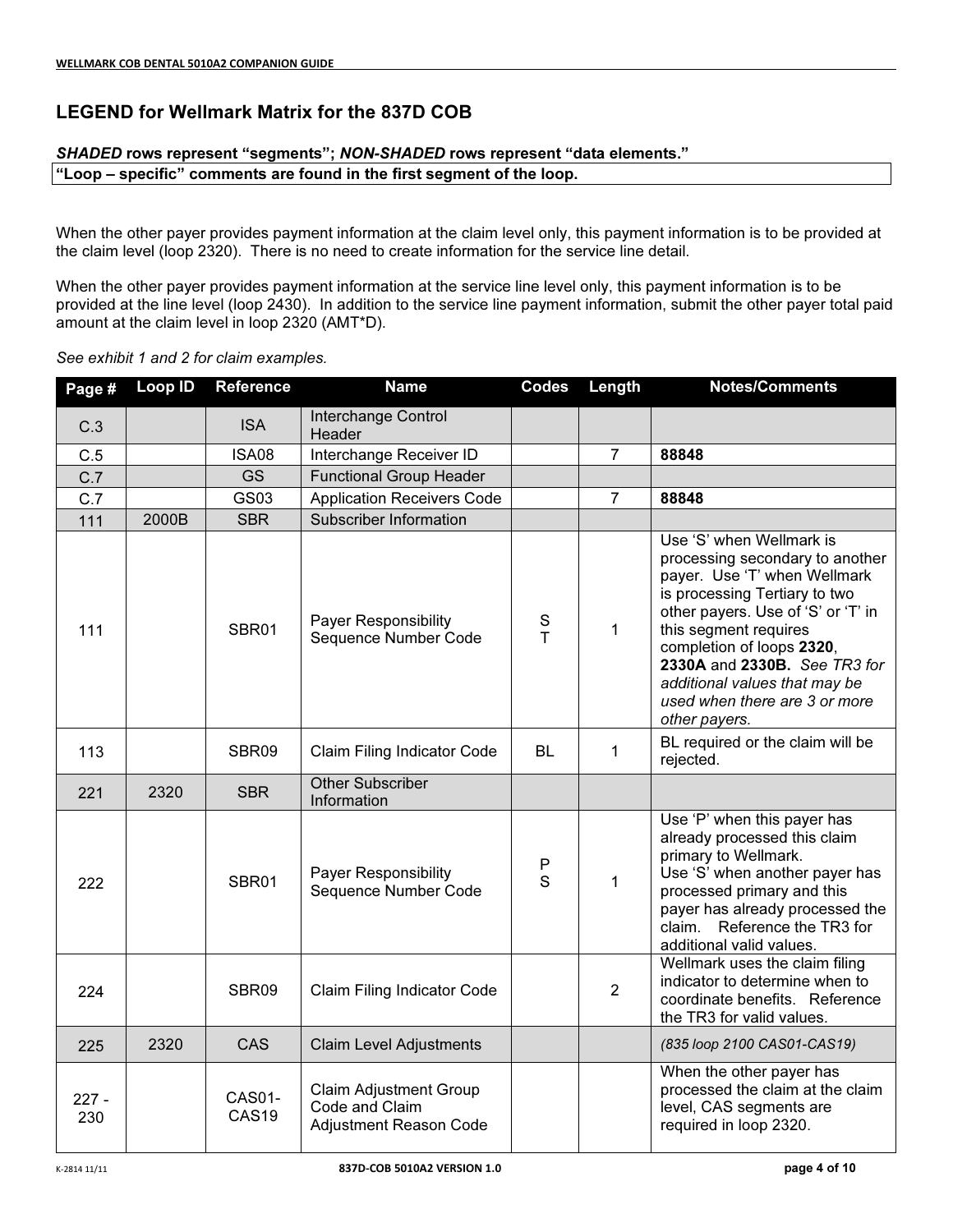| Page #      | Loop ID | <b>Reference</b> | <b>Name</b>                                          | <b>Codes</b>               | Length       | <b>Notes/Comments</b>                                                                                                                                                                                                                                           |
|-------------|---------|------------------|------------------------------------------------------|----------------------------|--------------|-----------------------------------------------------------------------------------------------------------------------------------------------------------------------------------------------------------------------------------------------------------------|
|             |         |                  |                                                      |                            |              | When the other payer has<br>processed the claim at the detail<br>line level, CAS segments are<br>required at the 2430 loop.                                                                                                                                     |
| 231         | 2320    | <b>AMT</b>       | <b>Claim Level Adjustments</b>                       |                            |              |                                                                                                                                                                                                                                                                 |
| 231         |         | AMT01            | <b>Amount Qualifier Code</b>                         | D                          | $\mathbf{1}$ | Claim level total Other Payer<br>Paid amount must be submitted.                                                                                                                                                                                                 |
| 231         |         | AMT02            | <b>Monetary Amount</b>                               |                            |              | Claim level total Other Payer<br>Paid amount must be submitted.<br>(835 loop 2100 CLP04)<br>When multiple other payers<br>have processed primary to<br>Wellmark, the total other payer<br>paid amount must be indicated.<br>In separate 2320 loops and AMT      |
| 239         | 2330A   | NM <sub>1</sub>  | <b>Other Subscriber Name</b>                         |                            |              | segments.                                                                                                                                                                                                                                                       |
|             |         |                  |                                                      |                            |              |                                                                                                                                                                                                                                                                 |
| 241         |         | <b>NM108</b>     | Identification code Qualifier                        | MI                         |              | The other Subscriber ID code is                                                                                                                                                                                                                                 |
| 241         |         | NM109            | <b>Identification Code</b>                           |                            |              | used by Wellmark to coordinate<br>benefits.                                                                                                                                                                                                                     |
| 246         | 2330B   | NM <sub>1</sub>  | <b>Other Payer Name</b>                              |                            |              |                                                                                                                                                                                                                                                                 |
| 247         |         | <b>NM108</b>     | ID code Qualifier                                    | PI                         |              |                                                                                                                                                                                                                                                                 |
| 247         |         | <b>NM109</b>     | <b>ID Code</b>                                       |                            |              | The other payer ID code must<br>be unique when multiple payers<br>are paying primary to Wellmark.<br>Payment information provided at<br>the detail line level must<br>reference this number for each<br>payer. (See also SVD-Line<br>Adjudication Information.) |
| 248         | 2330B   | N <sub>3</sub>   | <b>Other Payer Address</b>                           |                            |              |                                                                                                                                                                                                                                                                 |
| 248         |         | N301             | Address Information                                  |                            |              | Submit when known.                                                                                                                                                                                                                                              |
| 249         | 2330B   | N <sub>4</sub>   | Other Payer City, State, Zip<br>Code                 |                            |              |                                                                                                                                                                                                                                                                 |
| 249-<br>250 |         | N401-<br>N403    | City Name; State or<br>Province Code; Postal<br>Code |                            |              | Submit when known                                                                                                                                                                                                                                               |
| 251         | 2330B   | <b>DTP</b>       | <b>Claim Check or Remittance</b><br>Date             |                            |              |                                                                                                                                                                                                                                                                 |
| 251         |         | DTP03            | Date Time Period                                     | <b>CCYY</b><br><b>MMDD</b> |              | Required when 2430 loop is not<br>created.                                                                                                                                                                                                                      |
| 341         | 2430    | <b>SVD</b>       | Line Adjudication<br>Information                     |                            |              |                                                                                                                                                                                                                                                                 |
| 341         |         | SVD01            | <b>Identification Code</b>                           |                            |              | This number must match the<br>payer ID from loop 2330B<br>element NM109.                                                                                                                                                                                        |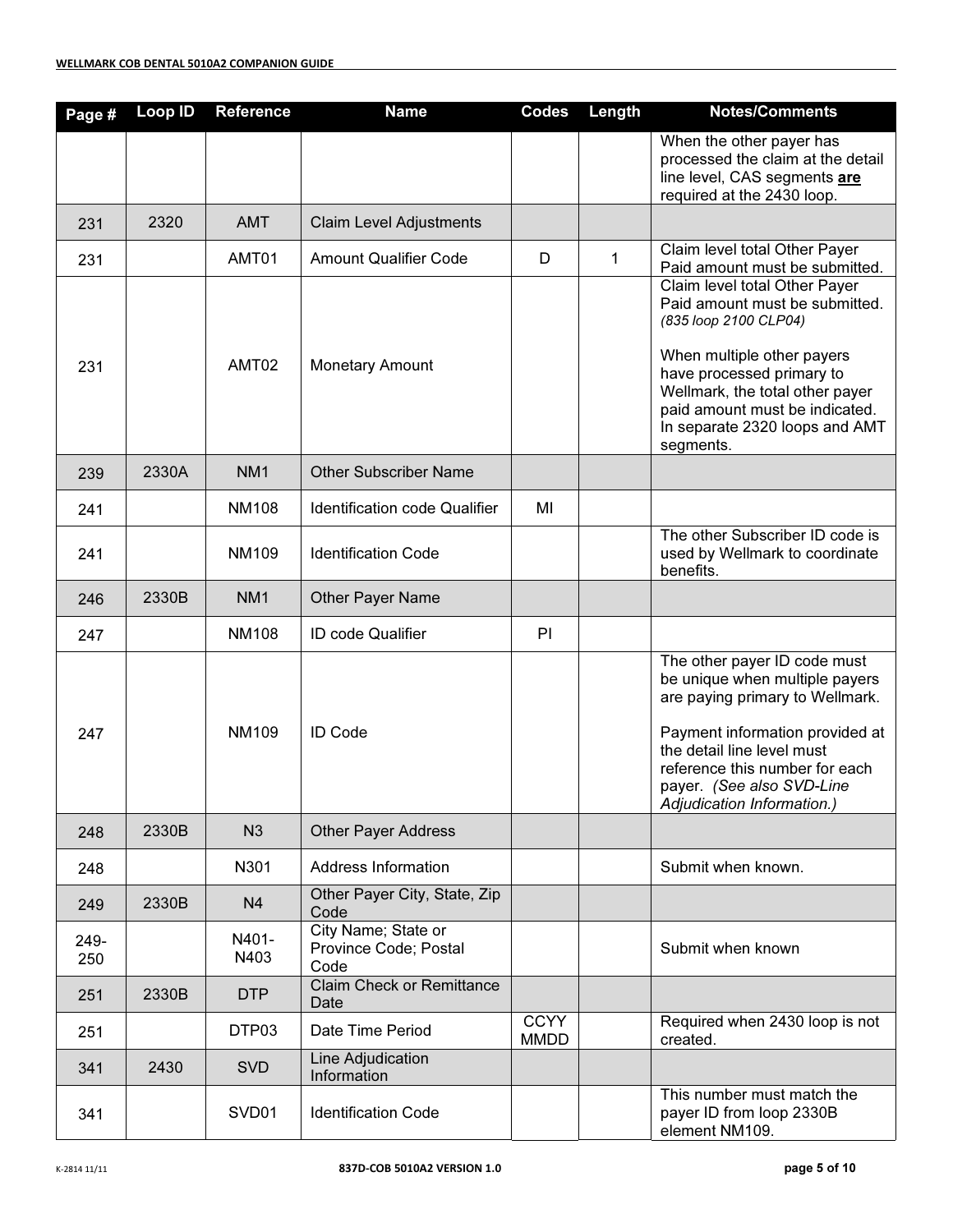| Page #         | <b>Loop ID</b> | <b>Reference</b>            | <b>Name</b>                           | Codes                                           | Length | <b>Notes/Comments</b>                                                                                                                                                                                                                                                                                                                                                                                                      |
|----------------|----------------|-----------------------------|---------------------------------------|-------------------------------------------------|--------|----------------------------------------------------------------------------------------------------------------------------------------------------------------------------------------------------------------------------------------------------------------------------------------------------------------------------------------------------------------------------------------------------------------------------|
| 342            |                | SVD <sub>02</sub>           | <b>Monetary Amount</b>                |                                                 |        | This segment is required even<br>when the paid amount is zero.<br>The sum of all SVD02 segments<br>must equal 2320 Other Payer<br>Paid amount.<br>(835 loop 2110 SVC03)                                                                                                                                                                                                                                                    |
| 345            | 2430           | <b>CAS</b>                  | <b>CAS-Line Adjustment</b>            |                                                 |        | (835 loop 2110 CAS01-CAS19)                                                                                                                                                                                                                                                                                                                                                                                                |
| $346 -$<br>350 |                | CAS01-<br>CAS <sub>19</sub> | <b>Claim Adjustment Group</b><br>Code | CO<br><b>PR</b><br><b>OA</b><br><b>CR</b><br>PI |        | <b>CAS-Line Adjustment Segments</b><br>are required when the other<br>payer does not pay the service<br>amount in full. Failure to report<br>when service line paid amount<br>(SVD02) is not equal to 100% of<br>billed amount may result in claim<br>rejection.<br>Wellmark will utilize the other<br>payer provider write off (CO45)<br>amounts when reporting<br>payment information on<br>Wellmark's 835 transactions. |
| 351            | 2430           | <b>DTP</b>                  | Line Check or Remittance<br>Date      |                                                 |        |                                                                                                                                                                                                                                                                                                                                                                                                                            |
| 351            |                | DTP03                       | Claim Adjustment Group<br>Code        | <b>CCYY</b><br><b>MMDD</b>                      |        | Required when the 2430 loop is<br>used.                                                                                                                                                                                                                                                                                                                                                                                    |

Exhibit 1: 837D COB claim: Where other payer payment information is provided at the claim level only. This exhibit is for demonstration purposes only not all loops and segments may be listed. Fictitious names and ID numbers

were used and are not intended to match or resemble any Wellmark Member or Provider.

| Loop       | <b>Segment and Data elements</b>                                                          | <b>Segment Name and Notes</b>                                                                                                                                                                    |  |  |
|------------|-------------------------------------------------------------------------------------------|--------------------------------------------------------------------------------------------------------------------------------------------------------------------------------------------------|--|--|
| <b>ISA</b> | $ISA*00*$<br>$*00*$<br>*ZZ*000033333<br>*ZZ*88848<br>*121230*1412*^*00501*000001709*1*P*: | Interchange Control Header                                                                                                                                                                       |  |  |
| GS         | GS*HC*000033333*88848*20121230*1412*1709*X*005010<br>X224A2                               | <b>Functional Group Header</b>                                                                                                                                                                   |  |  |
| 2000A      | HL*1**20*1                                                                                | BILLING PROVIDER HIERARCHICAL<br><b>LEVEL</b>                                                                                                                                                    |  |  |
| 2010AA     | <b>NM1*85*2*XYZ PROVIDER*****XX*11111111111</b>                                           | <b>BILLING PROVIDER NAME</b>                                                                                                                                                                     |  |  |
| 2010AA     | N <sub>3</sub> *111 MAIN ST SUITE 100                                                     | BILLING PROVIDER ADDRESS                                                                                                                                                                         |  |  |
| 2010AA     | <b>N4*DES MOINES*IA*503090000</b>                                                         | BILLING PROVIDER CITY, STATE, ZIP<br>CODE                                                                                                                                                        |  |  |
| 2010AA     | <b>REF*EI*999999999</b>                                                                   | BILLING PROVIDER TAX IDENTIFICATION                                                                                                                                                              |  |  |
| 2000B      | HL*2*1*22*0                                                                               | SUBSCRIBER HIERARCHICAL LEVEL                                                                                                                                                                    |  |  |
| 2000B      | SBR*S*18*11111*******BL                                                                   | SUBSCRIBER INFORMATION<br>When something other than 'P' (primary) is given<br>in SBR01, loops 2320, 2330A and 2330B are<br>required. BL must be submitted in SBR09 or<br>claim will be rejected. |  |  |
| 2010BA     | NM1*IL*1*SUBSCRIBER*JOHN****MI*R99999999                                                  | <b>SUBSCRIBER NAME</b>                                                                                                                                                                           |  |  |
| 2010BA     | N <sub>3</sub> *111 FIRST ST                                                              | <b>SUBSCRIBER ADDRESS</b>                                                                                                                                                                        |  |  |
| 2010BA     | N4*DES MOINES*IA*50315                                                                    | SUBSCRIBER CITY, STATE, ZIP CODE                                                                                                                                                                 |  |  |
| 2010BA     | <b>DMG</b> *D8*19591206*M                                                                 | SUBSCRIBER DEMOGRAPHIC                                                                                                                                                                           |  |  |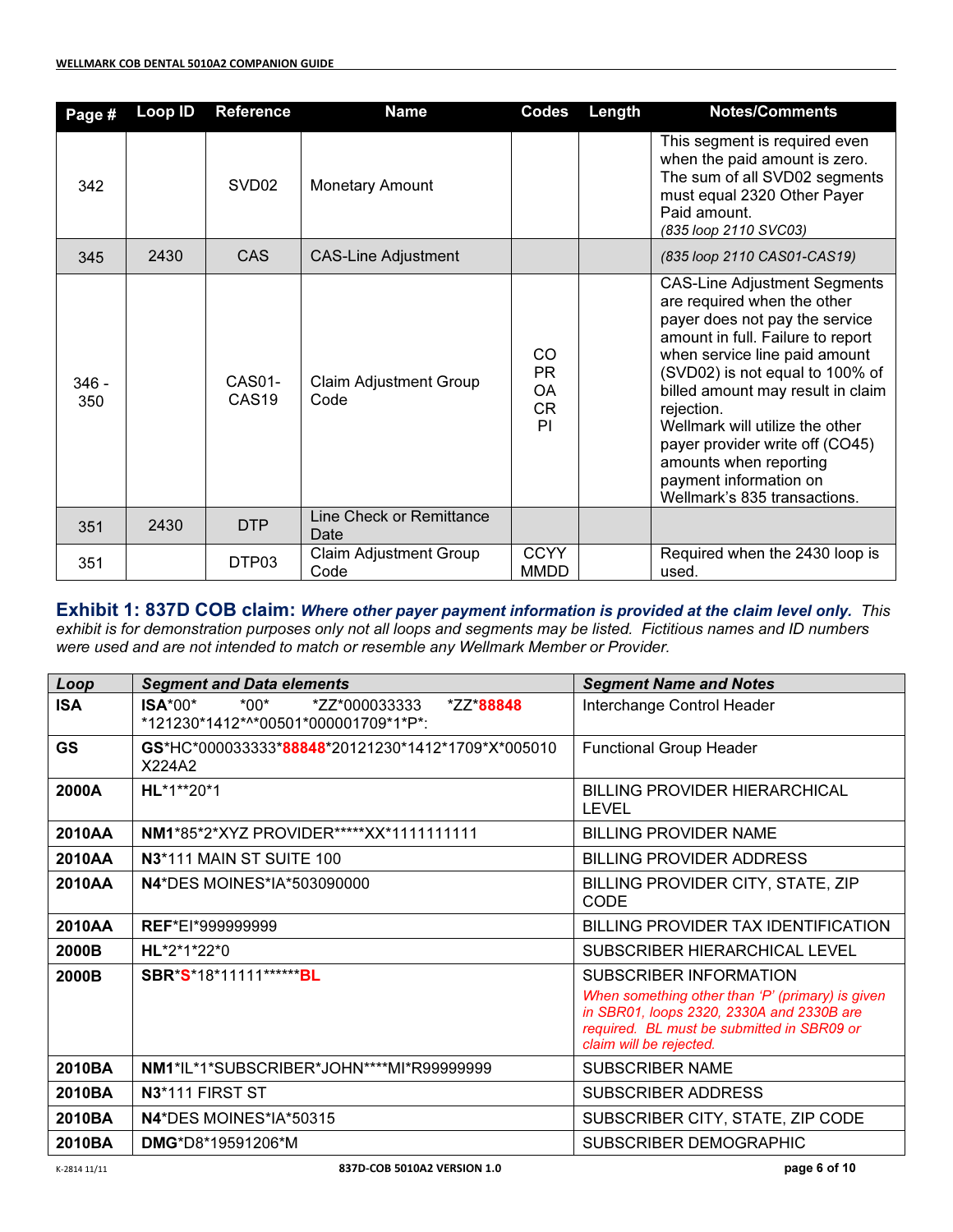| Loop   | <b>Segment and Data elements</b>          | <b>Segment Name and Notes</b>                                                                                                                         |
|--------|-------------------------------------------|-------------------------------------------------------------------------------------------------------------------------------------------------------|
|        |                                           | <b>INFORMATION.</b>                                                                                                                                   |
| 2010BB | NM1*PR*2*WELLMARK BCBS OF IA*****PI*88848 | <b>PAYER NAME</b>                                                                                                                                     |
| 2300   | CLM*PATIENT-1*212***22:B:1*Y*A*Y*Y        | <b>Claim Information</b><br>Total billed amount used to balance see also<br><b>Claim Level Adjustments and COB Payer Paid</b><br>amount in loop 2320. |
| 2310B  | NM1*82*1*RENDERING*PROV*D***XX*3333333333 | <b>RENDERING PROVIDER</b>                                                                                                                             |
| 2310B  | PRV*PE*PXC*2085R0202X                     | RENDERING PROVIDER SPECIALTY                                                                                                                          |
| 2320   | SBR*P*18*730046*******Cl                  | OTHER SUBSCRIBER INFORMATION                                                                                                                          |
|        |                                           | This payer is primary to Wellmark therefore<br>payment info is expected.                                                                              |
| 2320   | CAS CO*45*63.6                            | <b>CLAIM LEVEL ADJUSTMENTS</b><br>Total sum of CAS amounts + AMT*D amount =<br><b>Total Billed amount (for balancing)</b>                             |
| 2320   | CAS*PR*2*29.68                            | <b>CLAIM LEVEL ADJUSTMENTS</b><br>Total sum of CAS amounts + AMT*D amount =<br><b>Total Billed amount (for balancing)</b>                             |
| 2320   | <b>AMT*D*118.72</b>                       | COORDINATION OF BENEFITS (COB)<br>PAYER PAID AMOUNT<br>Total sum of CAS amounts + AMT*D amount =                                                      |
|        |                                           | <b>Total Billed amount (for balancing)</b>                                                                                                            |
| 2320   | 01***Y***Y                                | OTHER INSURANCE COVERAGE<br><b>INFORMATION</b>                                                                                                        |
| 2330A  | NM1*IL*1*SUBSCRIBER*JOHN****MI*101010101  | OTHER SUBSCRIBER NAME                                                                                                                                 |
| 2330B  | N3*111 FIRST ST                           | OTHER SUBSCRIBER ADDRESS                                                                                                                              |
| 2330B  | N4*DES MOINES*IA*50315                    | OTHER SUBSCRIBER CITY, STATE, ZIP<br><b>CODE</b>                                                                                                      |
| 2330B  | NM1*PR*2*PAYER ONE*****PI*99999           | OTHER PAYER NAME                                                                                                                                      |
| 2330B  | <b>N3*222 MAIN</b>                        | OTHER PAYER ADDRESS                                                                                                                                   |
| 2330B  | <b>N4*DES MOINES*IA*503099998</b>         | OTHER PAYER CITY, STATE, ZIP CODE                                                                                                                     |
| 2330B  | DTP*573*D8*20120115                       | <b>CLAIM CHECK OR REMITTANCE DATE</b><br>Required at claim level when payment information<br>is given at claim level only.                            |
| 2400   | $LX^*1$                                   | SERVICE LINE NUMBER-1                                                                                                                                 |
| 2400   | SV3*AD:D0120*45****1                      | PROFESSIONAL SERVICE                                                                                                                                  |
| 2400   | DTP*472*D8*20120101                       | <b>SERVICE DATE</b>                                                                                                                                   |
| 2400   | REF*6R*LINE01 SUBONE-1                    | LINE ITEM CONTROL NUMBER                                                                                                                              |
| 2400   | $LX^*2$                                   | <b>SERVICE LINE NUMBER-2</b>                                                                                                                          |
| 2400   | SV3*AD:D0274*57****1                      | PROFESSIONAL SERVICE                                                                                                                                  |
| 2400   | DTP*472*D8*20120101                       | <b>SERVICE DATE</b>                                                                                                                                   |
| 2400   | REF*6R*LINE02 SUBONE-1                    | LINE ITEM CONTROL NUMBER                                                                                                                              |
| 2400   | $LX*3$                                    | <b>SERVICE LINE NUMBER-3</b>                                                                                                                          |
| 2400   | SV3*AD:D1110*84****1                      | PROFESSIONAL SERVICE                                                                                                                                  |
| 2400   | DTP*472*D8*20120101                       | <b>SERVICE DATE</b>                                                                                                                                   |
| 2400   | REF*6R*LINE03 SUBONE-1                    | LINE ITEM CONTROL NUMBER                                                                                                                              |
| 2400   | $LX^*4$                                   | <b>SERVICE LINE NUMBER-4</b>                                                                                                                          |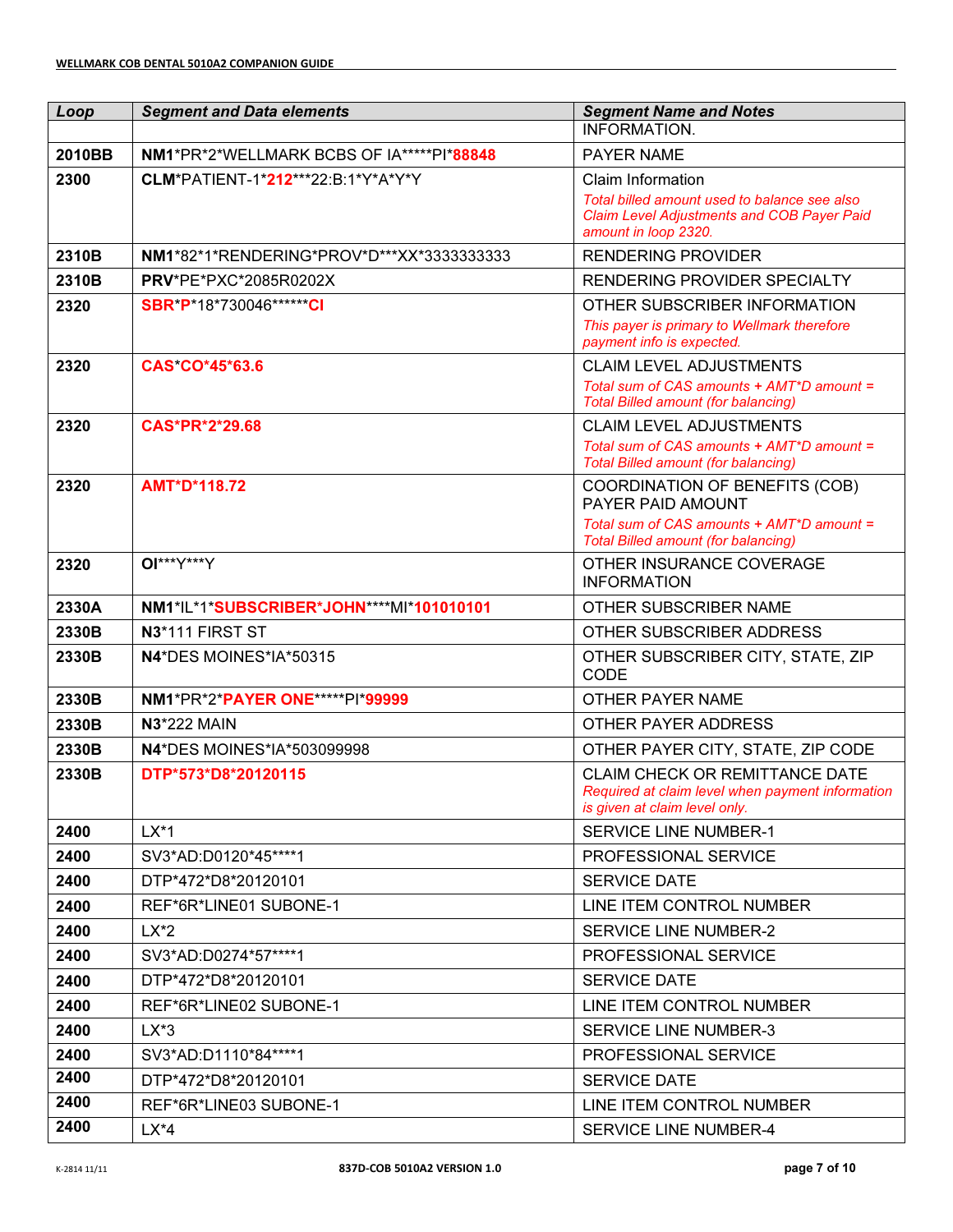| Loop | <b>Segment and Data elements</b> | <b>Segment Name and Notes</b> |
|------|----------------------------------|-------------------------------|
| 2400 | SV3*AD:D1204*26****1             | <b>PROFESSIONAL SERVICE</b>   |
| 2400 | DTP*472*D8*20120101              | <b>SERVICE DATE</b>           |
| 2400 | REF*6R*LINE04 SUBONE-1           | LINE ITEM CONTROL NUMBER      |

## Exhibit 2: 837D COB claim: Where other payer payment information is provided at the service line level

only. This exhibit is for demonstration purposes only not all loops and segments may be listed. Fictitious names and ID numbers were used and are not intended to match or resemble any Wellmark Member or Provider.

| Loop       | <b>Segment and Data elements</b>                                                          | <b>Segment Name and Notes</b>                                                                                                                                          |  |  |
|------------|-------------------------------------------------------------------------------------------|------------------------------------------------------------------------------------------------------------------------------------------------------------------------|--|--|
| <b>ISA</b> | $ISA*00*$<br>$*00*$<br>*ZZ*000033333<br>*ZZ*88848<br>*121230*1412*^*00501*000001709*1*P*: | Interchange Control Header                                                                                                                                             |  |  |
| <b>GS</b>  | GS*HC*000033333*88848*20121230*1412*1709*X*005010<br>X224A2                               | <b>Functional Group Header</b>                                                                                                                                         |  |  |
| 2000A      | HL*1**20*1                                                                                | <b>BILLING PROVIDER HIERARCHICAL</b><br><b>LEVEL</b>                                                                                                                   |  |  |
| 2010AA     | NM1*85*2*XYZ PROVIDER*****XX*1111111111                                                   | <b>BILLING PROVIDER NAME</b>                                                                                                                                           |  |  |
| 2010AA     | N3*111 MAIN ST SUITE 100                                                                  | <b>BILLING PROVIDER ADDRESS</b>                                                                                                                                        |  |  |
| 2010AA     | N4*DES MOINES*IA*503090000                                                                | BILLING PROVIDER CITY, STATE, ZIP<br><b>CODE</b>                                                                                                                       |  |  |
| 2010AA     | REF*EI*999999999                                                                          | BILLING PROVIDER TAX IDENTIFICATION                                                                                                                                    |  |  |
| 2000B      | HL*2*1*22*0                                                                               | SUBSCRIBER HIERARCHICAL LEVEL                                                                                                                                          |  |  |
| 2000B      | SBR*S*18*11111*******BL                                                                   | SUBSCRIBER INFORMATION                                                                                                                                                 |  |  |
|            |                                                                                           | When something other than 'P' (primary) is given<br>in SBR01, loops 2320, 2330A and 2330B are<br>required. BL must be submitted in SBR09 or<br>claim will be rejected. |  |  |
| 2010BA     | NM1*IL*1*SUBSCRIBER*JOHN****MI*R99999999                                                  | <b>SUBSCRIBER NAME</b>                                                                                                                                                 |  |  |
| 2010BA     | N3*111 FIRST ST                                                                           | <b>SUBSCRIBER ADDRESS</b>                                                                                                                                              |  |  |
| 2010BA     | N4*DES MOINES*IA*50315                                                                    | SUBSCRIBER CITY, STATE, ZIP CODE                                                                                                                                       |  |  |
| 2010BA     | <b>DMG*D8*19591206*M</b>                                                                  | SUBSCRIBER DEMOGRAPHIC<br>INFORMATION.                                                                                                                                 |  |  |
| 2010BB     | NM1*PR*2*WELLMARK BCBS OF IA*****PI*88848                                                 | PAYER NAME                                                                                                                                                             |  |  |
| 2300       | CLM*PATIENT-2*212***22:B:1*Y*A*Y*Y                                                        | Claim Information<br>Total billed amount used to balance see also<br><b>Claim Level Adjustments and COB Payer Paid</b><br>amount in loop 2320.                         |  |  |
| 2310B      | NM1*82*1*RENDERING*PROV*D***XX*3333333333                                                 | <b>RENDERING PROVIDER</b>                                                                                                                                              |  |  |
| 2310B      | <b>PRV*PE*PXC*2085R0202X</b>                                                              | RENDERING PROVIDER SPECIALTY                                                                                                                                           |  |  |
| 2320       | SBR*P*18*730046*******Cl                                                                  | OTHER SUBSCRIBER INFORMATION<br>This payer is primary to Wellmark therefore<br>payment info is expected.                                                               |  |  |
| 2320       | <b>AMT*D*118.72</b>                                                                       | <b>COORDINATION OF BENEFITS (COB)</b><br>PAYER PAID AMOUNT<br>Total other payer paid amount must be the sum of<br>all loop 2430 SVD02 amounts.                         |  |  |
| 2320       | 01***Y***Y                                                                                | OTHER INSURANCE COVERAGE<br><b>INFORMATION</b>                                                                                                                         |  |  |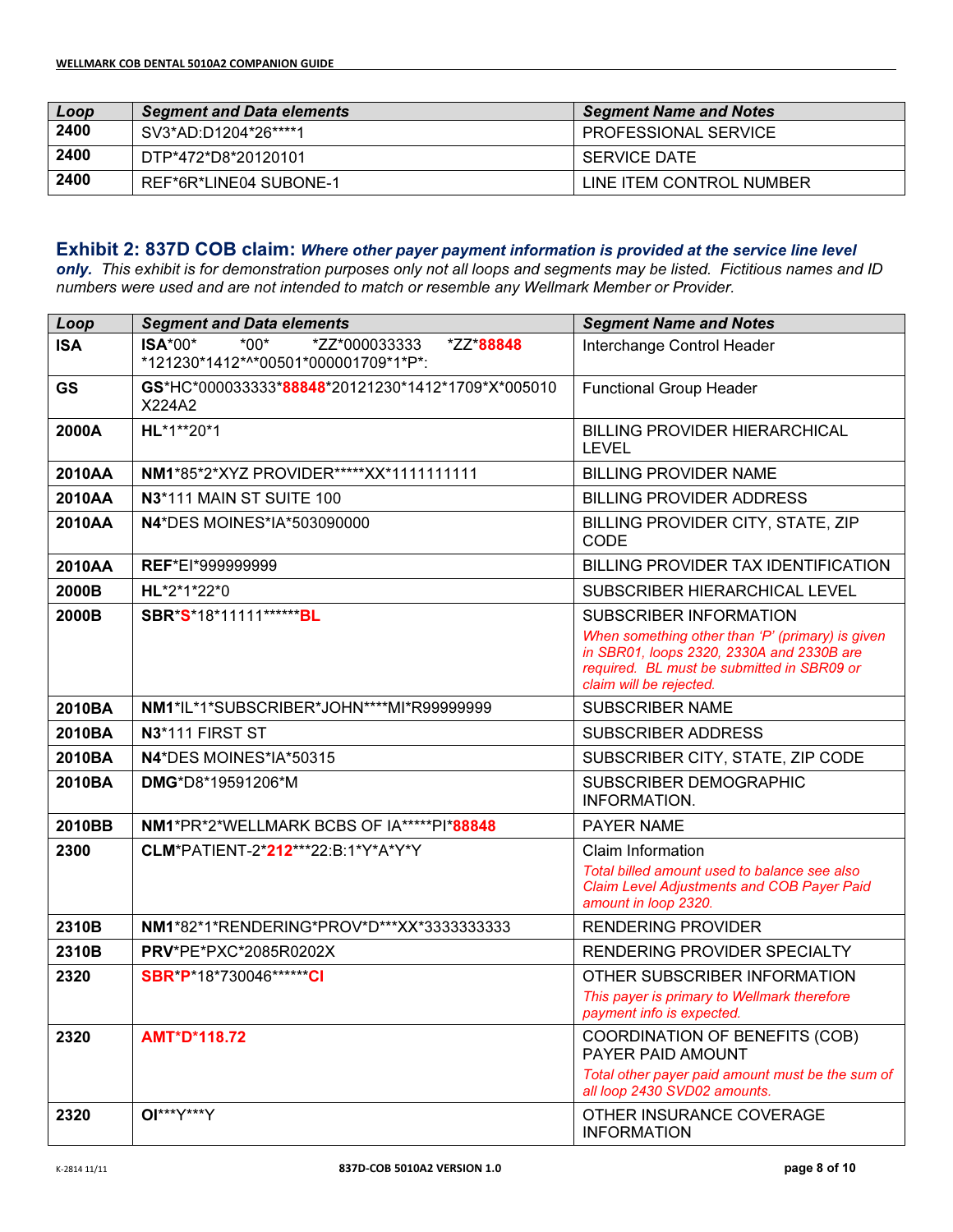| Loop  | <b>Segment and Data elements</b>         | <b>Segment Name and Notes</b>                                                                                            |  |  |
|-------|------------------------------------------|--------------------------------------------------------------------------------------------------------------------------|--|--|
| 2330A | NM1*IL*1*SUBSCRIBER*JOHN****MI*101010101 | OTHER SUBSCRIBER NAME                                                                                                    |  |  |
| 2330B | N3*111 FIRST ST                          | OTHER SUBSCRIBER ADDRESS                                                                                                 |  |  |
| 2330B | N4*DES MOINES*IA*50315                   | OTHER SUBSCRIBER CITY, STATE, ZIP<br><b>CODE</b>                                                                         |  |  |
| 2330B | NM1*PR*2*PAYER ONE*****PI*99999          | OTHER PAYER NAME                                                                                                         |  |  |
| 2330B | <b>N3*222 MAIN</b>                       | OTHER PAYER ADDRESS                                                                                                      |  |  |
| 2330B | <b>N4*DES MOINES*IA*503099998</b>        | OTHER PAYER CITY, STATE, ZIP CODE                                                                                        |  |  |
| 2400  | $LX^*1$                                  | <b>SERVICE LINE NUMBER-1</b>                                                                                             |  |  |
| 2400  | SV3*AD:D0120*45****1                     | PROFESSIONAL SERVICE                                                                                                     |  |  |
| 2400  | DTP*472*D8*20120101                      | <b>SERVICE DATE</b>                                                                                                      |  |  |
| 2400  | REF*6R*LINE01 SUBTWO-1                   | LINE ITEM CONTROL NUMBER                                                                                                 |  |  |
| 2430  | SVD*99999*25.20*AD:D0120**1              | LINE ADJUDICATION INFORMATION<br>Total sum of CAS amounts + SVD02 amount =<br>Service Line Billed amount (for balancing) |  |  |
| 2430  | CAS*CO*45*13.50                          | LINE ADJUSTMENT Total sum of CAS<br>amounts + SVD02 amount = Service Line Billed<br>amount (for balancing)               |  |  |
| 2430  | <b>CAS*PR*2*6.30</b>                     | LINE ADJUSTMENT Total sum of CAS<br>amounts + SVD02 amount = Service Line Billed<br>amount (for balancing)               |  |  |
| 2430  | DTP*573*D8*20120115                      | <b>CLAIM CHECK OR REMITTANCE DATE</b><br>Required at service line level when loop 2430 is<br>used.                       |  |  |
| 2400  | $LX^*2$                                  | <b>SERVICE LINE NUMBER-2</b>                                                                                             |  |  |
| 2400  | SV3*AD:D0274*57****1                     | PROFESSIONAL SERVICE                                                                                                     |  |  |
| 2400  | DTP*472*D8*20120101                      | <b>SERVICE DATE</b>                                                                                                      |  |  |
| 2400  | REF*6R*LINE02 SUBTWO-1                   | LINE ITEM CONTROL NUMBER                                                                                                 |  |  |
| 2430  | SVD*99999*31.92*AD:D0274**1              | LINE ADJUDICATION INFORMATION<br>Total sum of CAS amounts + SVD02 amount =<br>Service Line Billed amount (for balancing) |  |  |
| 2430  | CAS*CO*45*17.10                          | LINE ADJUSTMENT Total sum of CAS<br>amounts + SVD02 amount = Service Line Billed<br>amount (for balancing)               |  |  |
| 2430  | <b>CAS*PR*2*7.98</b>                     | LINE ADJUSTMENT Total sum of CAS<br>amounts + SVD02 amount = Service Line Billed<br>amount (for balancing)               |  |  |
| 2430  | DTP*573*D8*20120115                      | <b>CLAIM CHECK OR REMITTANCE DATE</b><br>Required at service line level when loop 2430 is<br>used.                       |  |  |
| 2400  | $LX*3$                                   | <b>SERVICE LINE NUMBER-3</b>                                                                                             |  |  |
| 2400  | SV3*AD:D1110*84****1                     | PROFESSIONAL SERVICE                                                                                                     |  |  |
| 2400  | DTP*472*D8*20120101                      | <b>SERVICE DATE</b>                                                                                                      |  |  |
| 2400  | REF*6R*LINE03 SUBTWO-1                   | LINE ITEM CONTROL NUMBER                                                                                                 |  |  |
| 2430  | SVD*99999*47.04*AD:D1110**1              | LINE ADJUDICATION INFORMATION<br>Total sum of CAS amounts + SVD02 amount =<br>Service Line Billed amount (for balancing) |  |  |
| 2430  | CAS*CO*45*25.20                          | LINE ADJUSTMENT Total sum of CAS<br>amounts + SVD02 amount = Service Line Billed                                         |  |  |